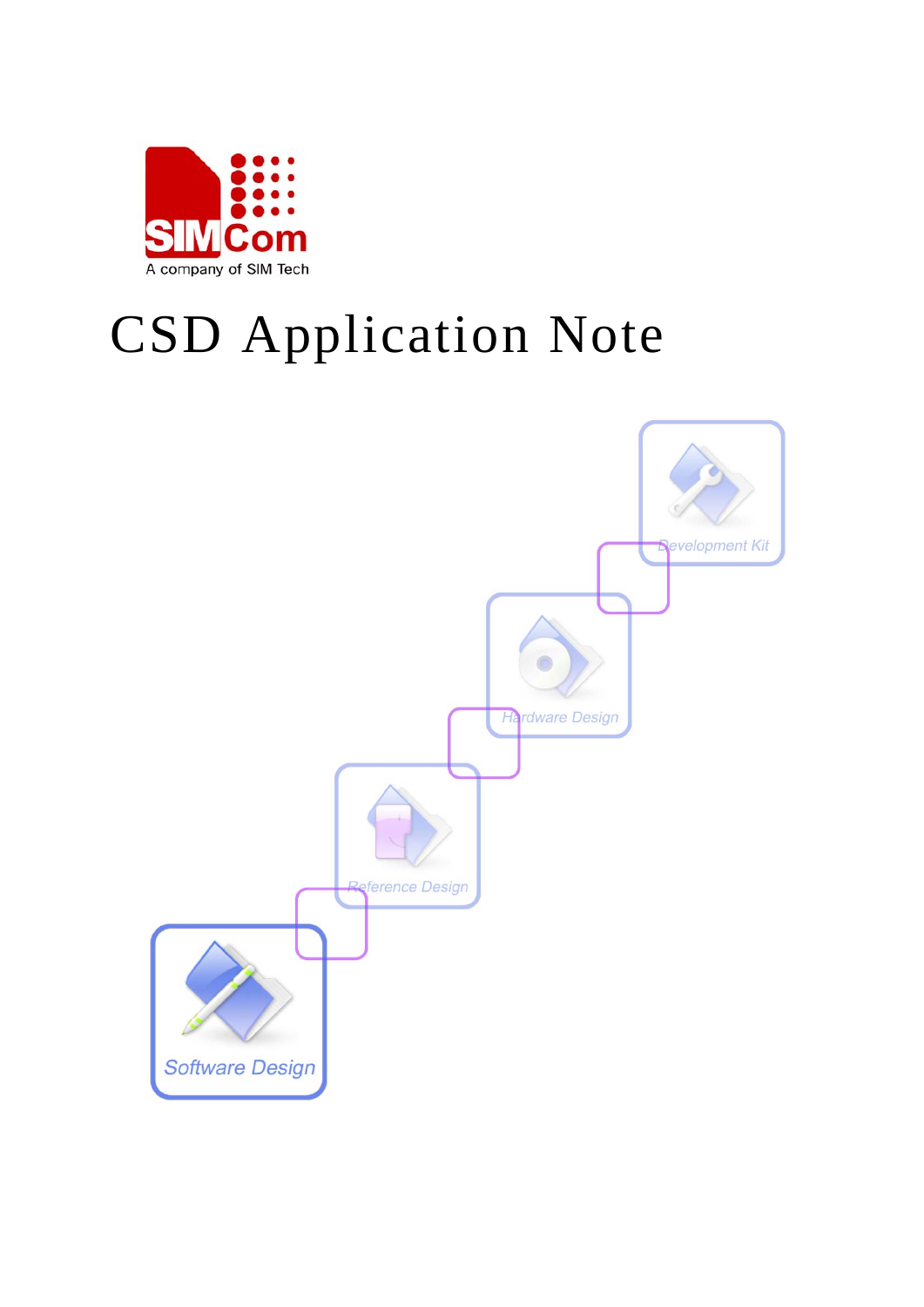

| <b>Document Title:</b> | <b>CSD</b> Application Note        |
|------------------------|------------------------------------|
| <b>Version:</b>        | 0.01                               |
| Date:                  | 2014-02-21                         |
| <b>Status:</b>         | Developing                         |
| <b>Document ID:</b>    | SIM5360_CSD_Application_Note_V0.01 |

#### **General Notes**

SIMCom offers this information as a service to its customers, to support application and engineering efforts that use the products designed by SIMCom. The information provided is based upon requirements specifically provided to SIMCom by the customers. SIMCom has not undertaken any independent search for additional relevant information, including any information that may be in the customer's possession. Furthermore, system validation of this product designed by SIMCom within a larger electronic system remains the responsibility of the customer or the customer's system integrator. All specifications supplied herein are subject to change.

#### **Copyright**

This document contains proprietary technical information which is the property of SIMCom Limited., copying of this document and giving it to others and the using or communication of the contents thereof, are forbidden without express authority. Offenders are liable to the payment of damages. All rights reserved in the event of grant of a patent or the registration of a utility model or design. All specification supplied herein are subject to change without notice at any time.

*Copyright © Shanghai SIMCom Wireless Solutions Ltd. 2013*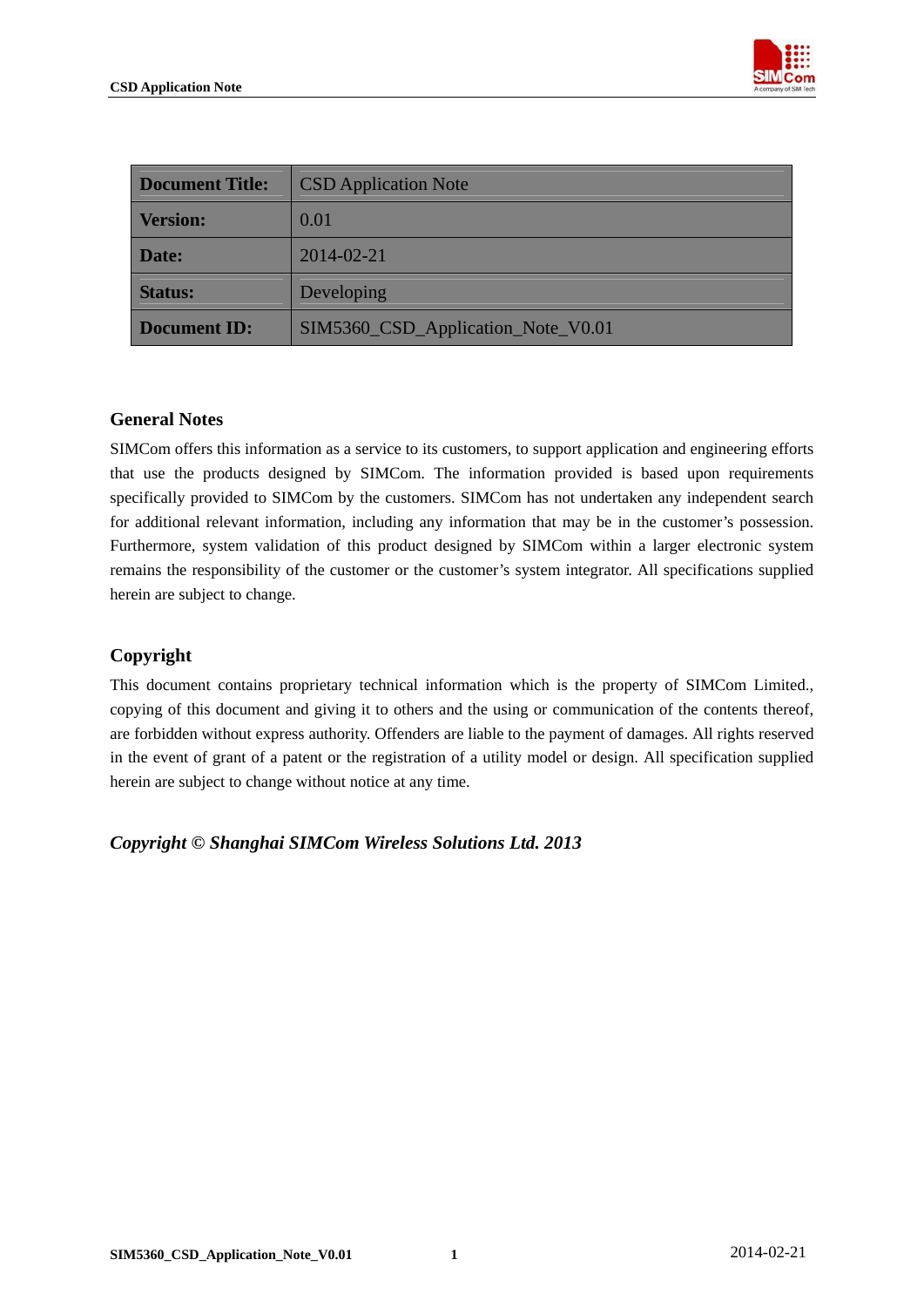

## <span id="page-2-0"></span>**Version History**

| Version Chapter   | <b>Comments</b> |
|-------------------|-----------------|
| V0.01 New Version |                 |
|                   |                 |
|                   |                 |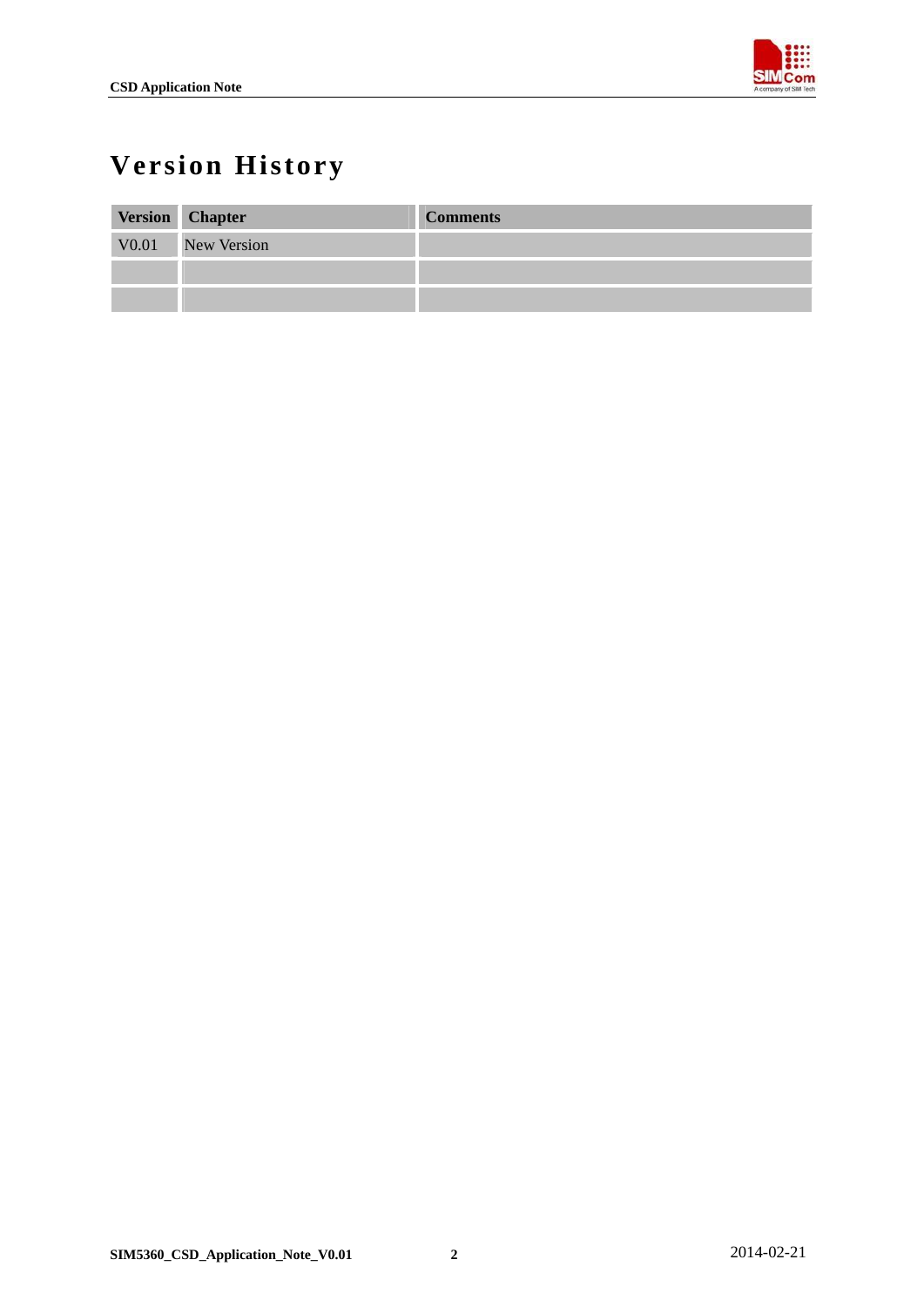

## <span id="page-3-0"></span>Contents

| 1.             |
|----------------|
|                |
|                |
|                |
| 2.             |
|                |
|                |
| <b>3.</b>      |
|                |
|                |
|                |
|                |
| $\mathbf{4}$ . |
|                |
|                |
| 5.             |
| 6.             |
|                |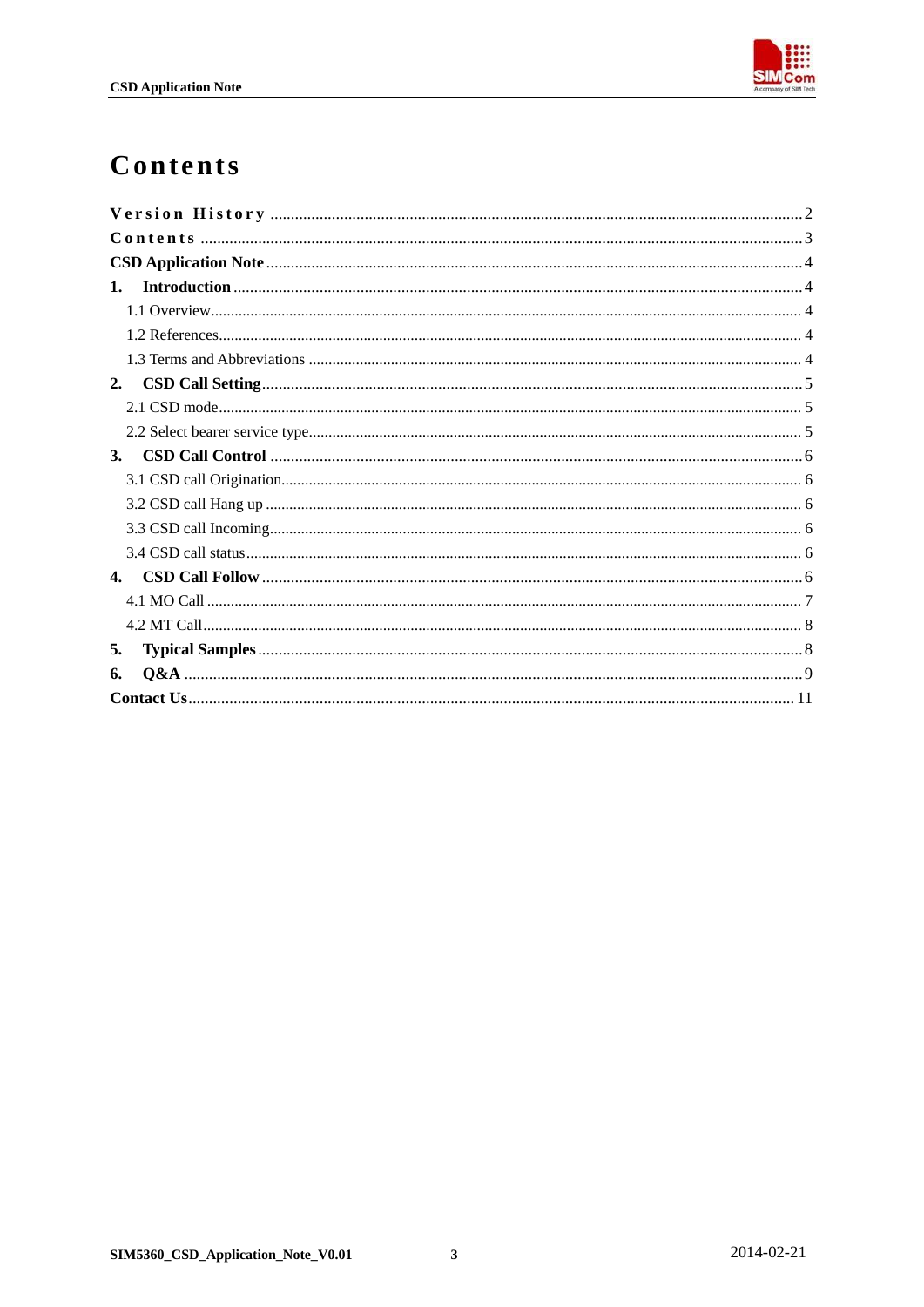

## **CSD Application Note**

## <span id="page-4-0"></span>**1. Introduction**

### **1.1 Overview**

This document gives the usage of CSD data call functions. Users can get useful information about the function quickly through this document.

Circuit Switched Data (CSD) is the original form of [data](http://en.wikipedia.org/wiki/Data) transmission developed for [mobile](http://en.wikipedia.org/wiki/Mobile_phone)  [phone](http://en.wikipedia.org/wiki/Mobile_phone) systems like GSM and WCDMA. A CSD call functions in a very similar way to a normal [voice call.](http://en.wikipedia.org/wiki/Voice_call)

#### **SIM5360 CSD features:**

- Supports data rates up to 64kbps.
- Supports Both Synchronous/transparent and Asynchronous/nontransparent
- **•** Supports CSD call status query/URC.

#### **1.2 References**

The present document is based on the following documents:

[1] SIMCOM\_SIM5360\_ATC\_EN\_V0.05.pdf

#### **1.3 Terms and Abbreviations**

For the purposes of the present document, the following abbreviations apply:

- AT ATtention; the two-character abbreviation is used to start a command line to be sent from TE/DTE to TA/DCE
- **CSD** Circuit Switched Data
- GSM Global system for mobile communications
- WCDMA Wideband code division multiple access
- RLP Radio Link Protocol
- URC Unsolicited Result Code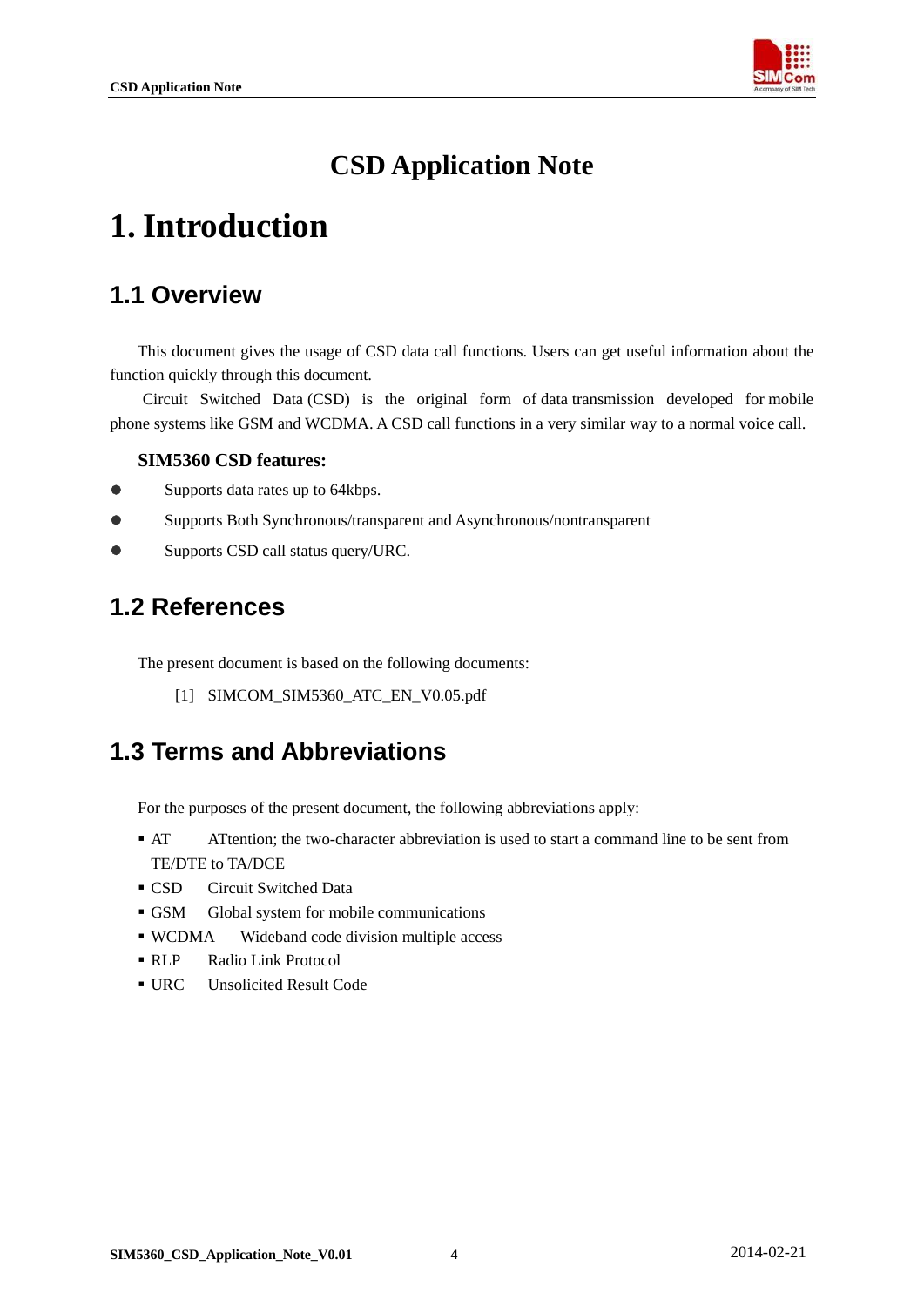

## <span id="page-5-0"></span>**2. CSD Call Setting**

The purpose of this section is to help get you start with CSD setting.

### **2.1 CSD mode**

The SIM5215/SIM5216/SIM5218 module supports CSD and video call over CSD function, so if you want use CSD function to transfer data in stand of using integrated video call function, you should use AT+VPSM=1 command to switch off video call function.

The SIM5320/SIM5310 module support CSD data call only, does not supports video call over CSD function, so the CSD mode is default mode

#### **2.2 Select bearer service type**

| ⊪cвsт<br>∥Setting | Radio<br>  Access |      | Information Transfer<br>Capability |  |  |  | Rate Adaption |     |  |                                                                   |  |    | Sync/Async Trans/NTrans FNUR[kbps] WAIUR[kbps] |       |       | Modem       | lV.42 Data  | Comment                          |
|-------------------|-------------------|------|------------------------------------|--|--|--|---------------|-----|--|-------------------------------------------------------------------|--|----|------------------------------------------------|-------|-------|-------------|-------------|----------------------------------|
|                   |                   |      |                                    |  |  |  |               |     |  | GSM UMTS 3.1 kHz UDI RDI Fax V.110 V.120 X.31 FS H.223/H.245 None |  |    |                                                |       |       | <b>Type</b> | Compression |                                  |
| 134,1,0           |                   |      |                                    |  |  |  |               |     |  |                                                                   |  | ls |                                                | 64.0  | Undef | None        |             | Multimedia                       |
| 116,1,0           |                   |      |                                    |  |  |  |               |     |  |                                                                   |  | ls |                                                | 64.0  | Undef | None        |             | <b>Bit</b><br>Transparent        |
| 7,1,0             |                   |      |                                    |  |  |  |               |     |  |                                                                   |  | IΑ |                                                | Undef | Undef | None        |             | Group3<br>lClass1                |
| 84,0,1            |                   |      |                                    |  |  |  |               |     |  |                                                                   |  | А  | INT                                            | 64.0  | 57.6  | None        |             | Frame<br>Tunneling<br>Mode (FTM) |
| 83,x,1            |                   |      |                                    |  |  |  |               |     |  |                                                                   |  | А  | lΝT                                            | 56.0  | 57.6  | None        |             | FTM, x:<br>lo=UDI.<br>4=RDI      |
| 81,0,1            |                   | hr.  |                                    |  |  |  | м             |     |  |                                                                   |  | A  | NΤ                                             | 38.4  | 57.6  | None        |             |                                  |
| 80,0,1            |                   | lM.  |                                    |  |  |  |               |     |  |                                                                   |  | A  | lΝT                                            | 28.8  | 28.8  | None        |             |                                  |
| 75,0,1            |                   | hr.  |                                    |  |  |  |               |     |  |                                                                   |  | A  | NΤ                                             | 14.4  | 14.4  | None        |             |                                  |
| 71,0,1            |                   |      |                                    |  |  |  |               |     |  |                                                                   |  | A  | lnt                                            | Undef | Undef | None        |             |                                  |
| 51,0,1            |                   | M    |                                    |  |  |  |               | M   |  |                                                                   |  | A  | NΤ                                             | 56.0  | 57.6  | None        |             |                                  |
| 48,0,1            |                   | M    |                                    |  |  |  |               | M   |  |                                                                   |  | A  | lnt                                            | 28.8  | 28.8  | None        |             |                                  |
| 43,0,1            |                   | lkr. |                                    |  |  |  |               | hr. |  |                                                                   |  | A  | NΤ                                             | 14.4  | 14.4  | None        |             |                                  |
| 39,0,1            |                   |      |                                    |  |  |  |               | hr  |  |                                                                   |  | A  | lnt                                            | Undef | Undef | None        |             |                                  |
| 17,0,1            |                   | h.   |                                    |  |  |  |               |     |  |                                                                   |  | A  | NΤ                                             | 33.6  | 57.6  | V.34        |             |                                  |
| 16,0,1            |                   | M    |                                    |  |  |  |               |     |  |                                                                   |  | A  | lnt                                            | 28.8  | 28.8  | N.34        |             |                                  |
| 14,0,1            |                   | M    |                                    |  |  |  |               |     |  |                                                                   |  | A  | NΤ                                             | 14.4  | 14.4  | V.34        |             |                                  |
| 12,0,1            |                   |      |                                    |  |  |  |               |     |  |                                                                   |  | A  | ļΝT                                            | 9.6   | 9.6   | V.34        |             |                                  |
| 7,0,1             |                   |      |                                    |  |  |  |               |     |  |                                                                   |  | ΙA | NΤ                                             | Undef | Undef | V.34        |             |                                  |
| 0,0,1             |                   | M    |                                    |  |  |  |               |     |  |                                                                   |  | ΙA | lnt                                            | NA    | 57.6  | lAutoBaudl∖ |             |                                  |
| $\boxed{0,0,1}$   |                   |      |                                    |  |  |  |               |     |  |                                                                   |  | ۱A | NΤ                                             | 9.6   | Undef | AutoBaudly  |             |                                  |

Following table show the supported CSD bearer service type:

The CSD should support by operator network, please contact the operator for supported feature.

Synchronous/transparent bearers ensure constant throughput but are best effort for frame transmission so some data loss is expected. This configuration is used for video telephony call on WCDMA and facsimile on GSM. Asynchronous/nontransparent bearers ensure reliable data transmission via Reliable Link Protocol RLP which is an implementation of the classic Sliding Window protocol. This configuration is used for data transfer on both GSM and WCDMA.

For example:

 If user want to implement video call use 64kbps CSD channel, the suggested configuration is: AT+CBST=134,1,0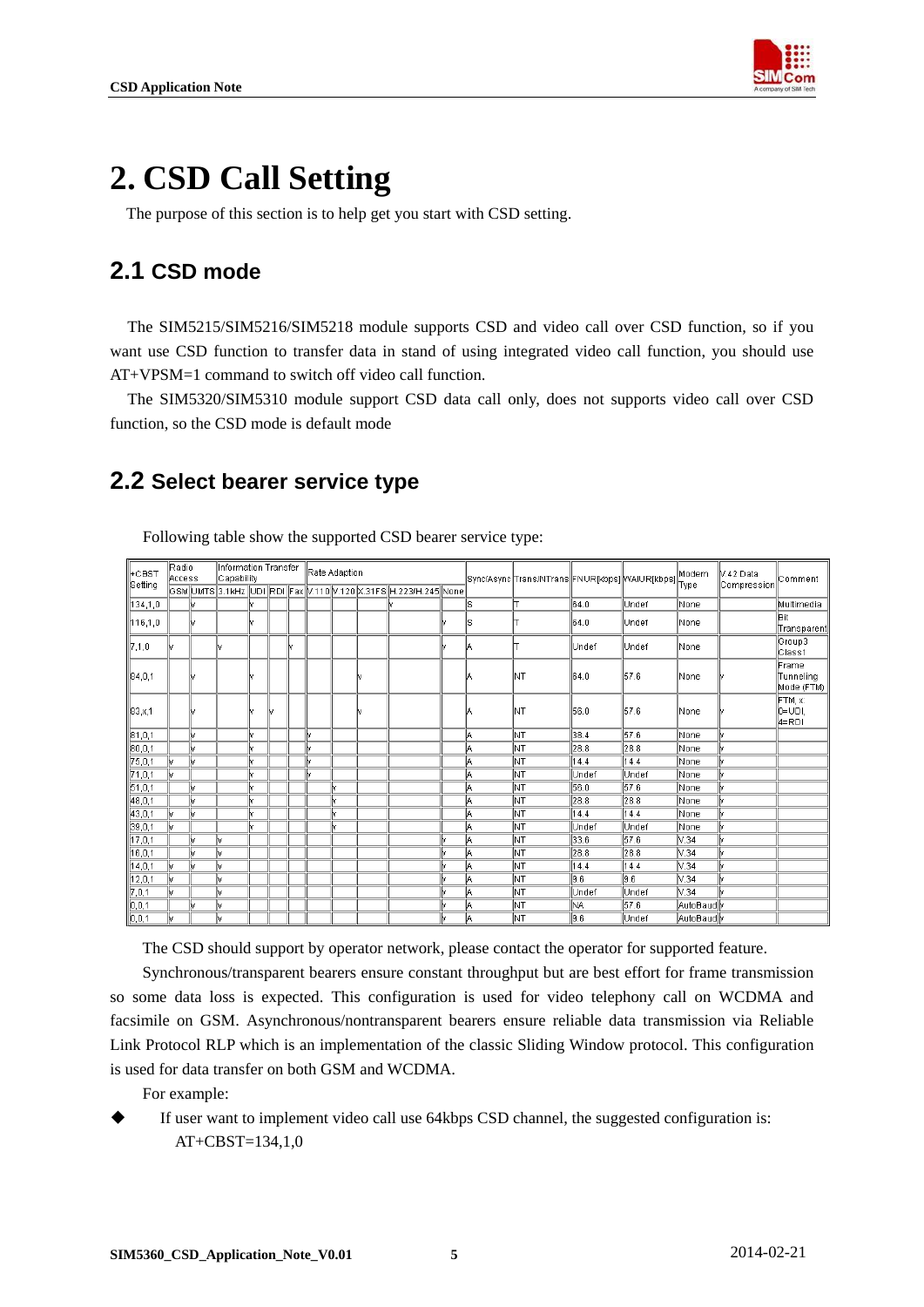

## <span id="page-6-0"></span>**3. CSD Call Control**

The CSD call control and the state monitor are basically the same as voice calls.

### **3.1 CSD call Origination**

User can originate a CSD data call by ATD command, the termination character ':' should not be used.

### **3.2 CSD call Hang up**

User can hang up a CSD data call by ATH command or drop DTR pin.

### **3.3 CSD call Incoming**

When there is a CSD call incoming, the RING/CRING URC should received by user. In order to distinguish between voice call and data call, send command AT+CRC=1 to enable the extended format of incoming call indication.

### **3.4 CSD call status**

User can query the CSD call state by AT+CLCC command, or enable the +CLCC URC by setting AT+CLCC=1 command.

Note that if the CSD data call is in transparent mode, the COM port (ATD or ATA command send to) used by CSD is enter data mode, the AT command should not send to COM port when it's in data mode, in such case, there are two methods to send AT command:

- Use +++ and ATO command to switch between data mode and command mode.
- Send AT command via another COM port.

## **4. CSD Call Follow**

We use 64kbps CSD call for example in following flowchart, the bearer service type is setup by AT+CBST=134,1,0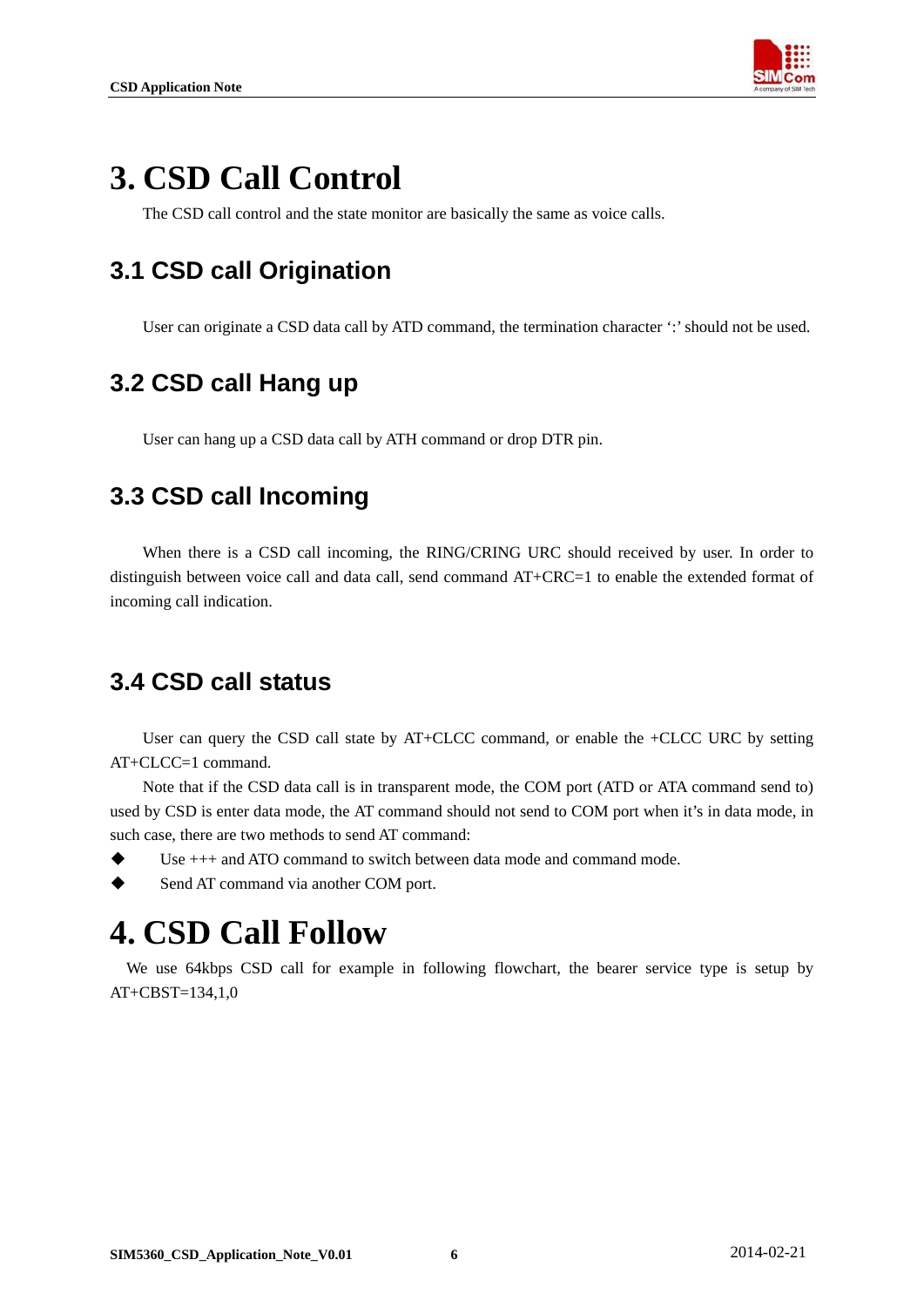

### <span id="page-7-0"></span>**4.1 MO Call**

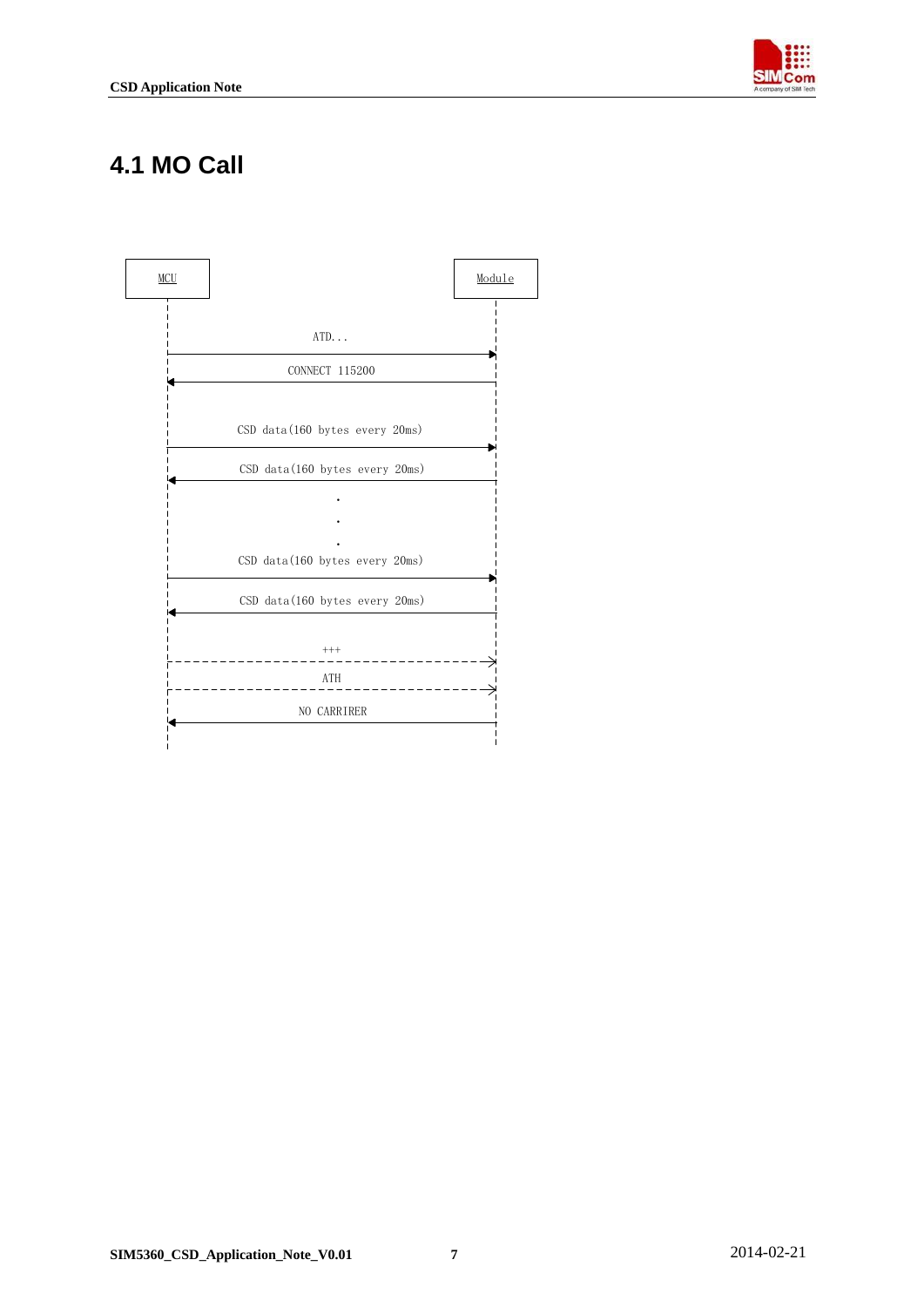

### <span id="page-8-0"></span>**4.2 MT Call**



## **5. Typical Samples**

| $AT+CRC=1$                         |
|------------------------------------|
| OK                                 |
| $AT+CBST=134,1,0$                  |
| OK                                 |
|                                    |
| +CRING: SYNC                       |
| +CRING: SYNC                       |
| AT+CLCC                            |
| +CLCC: 1,1,4,1,0,"18602102222",128 |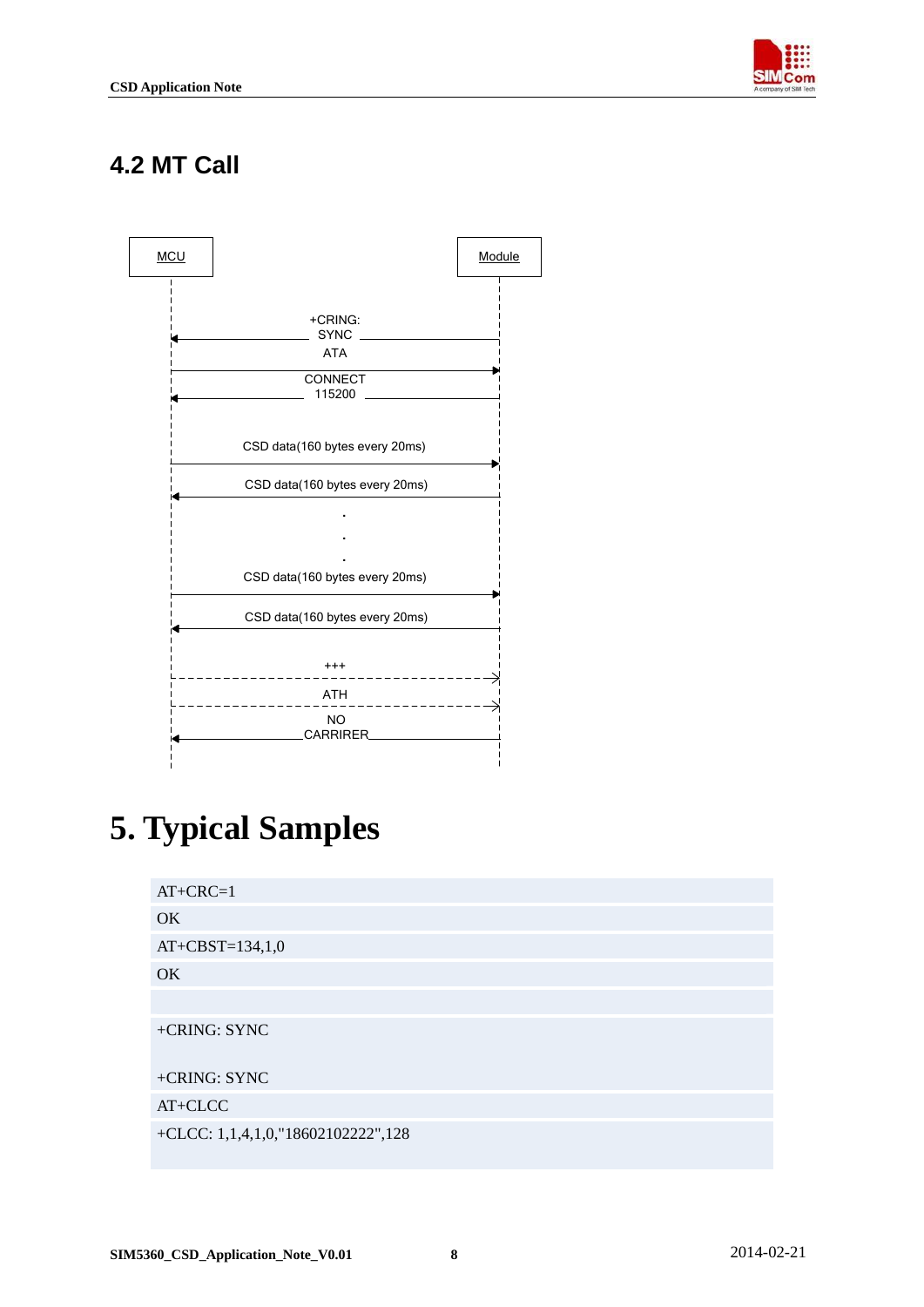<span id="page-9-0"></span>

| OK                                 |
|------------------------------------|
| <b>ATH</b>                         |
| OK                                 |
|                                    |
| +CRING: SYNC                       |
| +CRING: SYNC                       |
| AT+CLCC                            |
| +CLCC: 1,1,4,1,0,"18602102222",128 |
| OK                                 |
| <b>ATA</b>                         |
| <b>CONNECT 115200</b>              |
| .                                  |
| $+++$                              |
| OK                                 |
| .                                  |
| <b>ATH</b>                         |
| OK                                 |
|                                    |
| ATD18602102222                     |
| <b>CONNECT 115200</b>              |
| .                                  |
| <b>NO CARRIER</b>                  |

## **6. Q&A**

Some frequently asked questions may be helpful for using CSD.

#### *In 64kbps CSD mode, why the peer can not receive data when data send to COM port successful?*

Data will be buffered in module when there is no more than 80 bytes, so we recommend that sending data in multiples of 80 bytes.

In some cases, you should add some padding data, for example, remaining undelivered data length of the file is less than 80 bytes.

#### *We use 64kbps CSD to implement video call function, if we need to reverse the bit order of receiving/send data?*

The data received/sent from/to our module is in the same bit order; you may need to reverse bit order according your video call protocol.

You can use table look-up method to achieve the bit order reverse before sending data and after receiving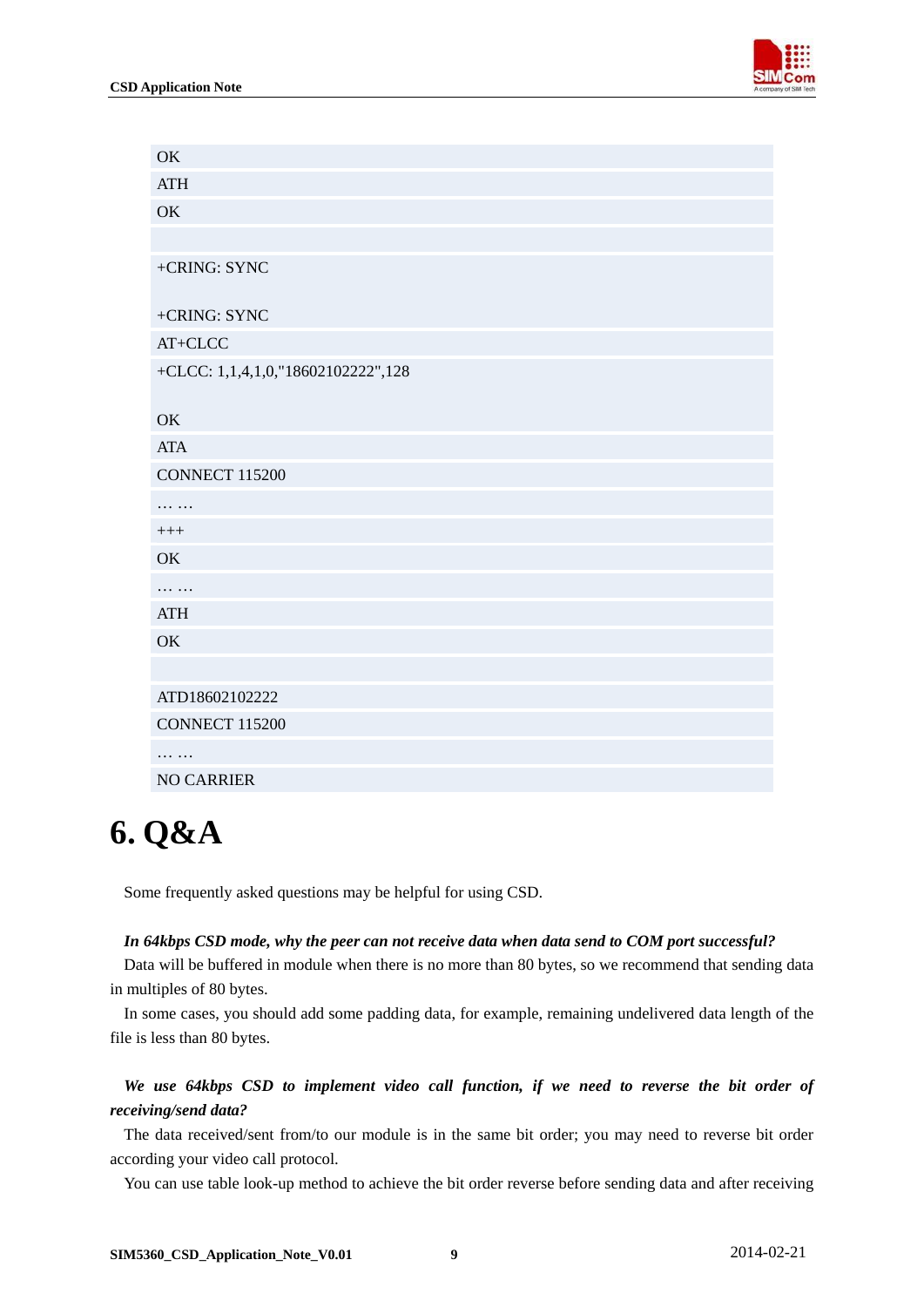

data, e.g.

 $BYTE$  reflect $[] = \{$ 

 0x00, 0x80, 0x40, 0xc0, 0x20, 0xa0, 0x60, 0xe0, 0x10, 0x90, 0x50, 0xd0, 0x30, 0xb0, 0x70, 0xf0, 0x08, 0x88, 0x48, 0xc8, 0x28, 0xa8, 0x68, 0xe8, 0x18, 0x98, 0x58, 0xd8, 0x38, 0xb8, 0x78, 0xf8, 0x04, 0x84, 0x44, 0xc4, 0x24, 0xa4, 0x64, 0xe4, 0x14, 0x94, 0x54, 0xd4, 0x34, 0xb4, 0x74, 0xf4, 0x0c, 0x8c, 0x4c, 0xcc, 0x2c, 0xac, 0x6c, 0xec, 0x1c, 0x9c, 0x5c, 0xdc, 0x3c, 0xbc, 0x7c, 0xfc, 0x02, 0x82, 0x42, 0xc2, 0x22, 0xa2, 0x62, 0xe2, 0x12, 0x92, 0x52, 0xd2, 0x32, 0xb2, 0x72, 0xf2, 0x0a, 0x8a, 0x4a, 0xca, 0x2a, 0xaa, 0x6a, 0xea, 0x1a, 0x9a, 0x5a, 0xda, 0x3a, 0xba, 0x7a, 0xfa, 0x06, 0x86, 0x46, 0xc6, 0x26, 0xa6, 0x66, 0xe6, 0x16, 0x96, 0x56, 0xd6, 0x36, 0xb6, 0x76, 0xf6, 0x0e, 0x8e, 0x4e, 0xce, 0x2e, 0xae, 0x6e, 0xee, 0x1e, 0x9e, 0x5e, 0xde, 0x3e, 0xbe, 0x7e, 0xfe, 0x01, 0x81, 0x41, 0xc1, 0x21, 0xa1, 0x61, 0xe1, 0x11, 0x91, 0x51, 0xd1, 0x31, 0xb1, 0x71, 0xf1, 0x09, 0x89, 0x49, 0xc9, 0x29, 0xa9, 0x69, 0xe9, 0x19, 0x99, 0x59, 0xd9, 0x39, 0xb9, 0x79, 0xf9, 0x05, 0x85, 0x45, 0xc5, 0x25, 0xa5, 0x65, 0xe5, 0x15, 0x95, 0x55, 0xd5, 0x35, 0xb5, 0x75, 0xf5, 0x0d, 0x8d, 0x4d, 0xcd, 0x2d, 0xad, 0x6d, 0xed, 0x1d, 0x9d, 0x5d, 0xdd, 0x3d, 0xbd, 0x7d, 0xfd, 0x03, 0x83, 0x43, 0xc3, 0x23, 0xa3, 0x63, 0xe3, 0x13, 0x93, 0x53, 0xd3, 0x33, 0xb3, 0x73, 0xf3, 0x0b, 0x8b, 0x4b, 0xcb, 0x2b, 0xab, 0x6b, 0xeb, 0x1b, 0x9b, 0x5b, 0xdb, 0x3b, 0xbb, 0x7b, 0xfb, 0x07, 0x87, 0x47, 0xc7, 0x27, 0xa7, 0x67, 0xe7, 0x17, 0x97, 0x57, 0xd7, 0x37, 0xb7, 0x77, 0xf7, 0x0f, 0x8f, 0x4f, 0xcf, 0x2f, 0xaf, 0x6f, 0xef, 0x1f, 0x9f, 0x5f, 0xdf, 0x3f, 0xbf, 0x7f, 0xff

};

for(i = 0; i < 160; i++) {  $buffer[i] = reflect(buffer[i]);$ 

}

#### *How to confirm the CSD data is disconnect?*

1. "NO CARRIRER" received indicates the CSD call is disconnect.

2. You can use AT+CLCC command to query the call state in another COM port, or you can use +CLCC URC to determine the call status, please refer to section 3.4 of this document.

#### *Why the command echo is turn on (ATE1) sometimes when the command echo is turn off (ATE0) at the program Initializes?*

When the CSD call is disconnected, the COM port exit data mode and enter command mode, the CSD data wrote to COM port may treated as command, and the ATE1 string might just in CSD data, and cause this problem.

We suggest:

1. Upper-layer protocol performs normal disconnecting process, do not send data to COM port when connection is disconnect.

2. Detect COM port CD status change; do not send data to COM Port when there are no carriers.

#### *The CSD data call refuse by peer, we just received a "NO CARRIRER", is there some method to confirm the call disconnect reason?*

You can use AT+CEER command to query the call disconnect reason, more information please refer to our AT commands manual.